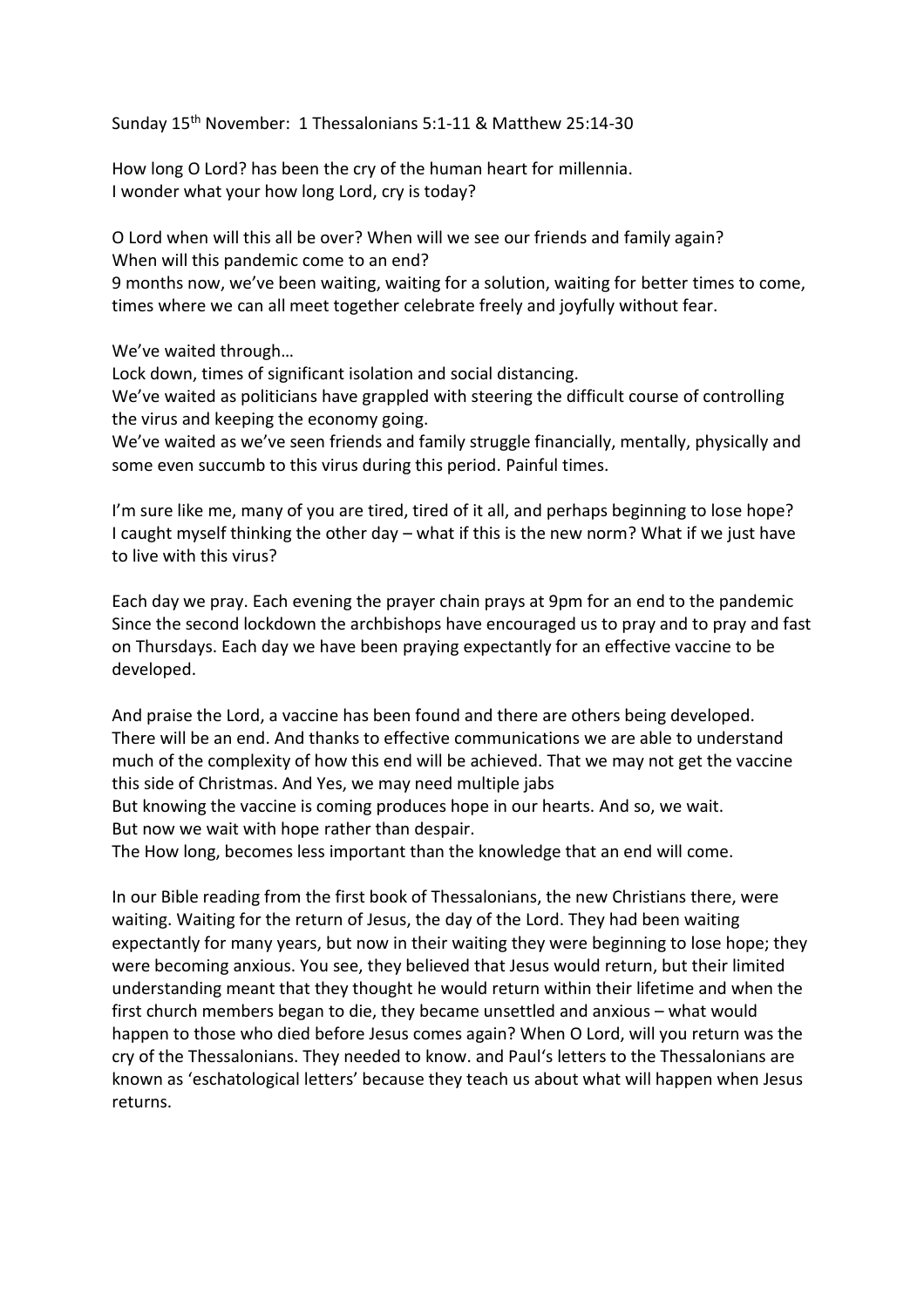In our Matthew reading, we hear Jesus telling a parable, one in a series of parables, also about end times. Three servants entrusted with the wealth of the master who was away for a very long time. Three servants waiting for the return of the master.

How long, O Lord – has been a cry of our hearts for centuries…

It is hard to keep going in these difficult times, in these days of uncertainty. But **both** our passages show us **how** to keep going. How to hold on to a sure and certain hope, but perhaps more than that, they show us how to flourish despite the difficult times because of that sure and certain hope.

But, firstly **we** need to understand more fully about Jesus' second coming…and I'm going to break that down into 2 areas

- 1. Our understanding of why Jesus has to return
- 2. Our view of Judgement Day

These are not easy areas but they are important…And then, finally I'll ask the 'so what' question…

3. So what difference does it make

# **Firstly, we need to understand why Jesus is coming back,** why Jesus has to come back.

And it pivots on what we believe happens to us after we die…not a fun subject for a Sunday morning but the very subject the Thessalonians were grappling with.

Back then, there was a range of beliefs in pagan society about what happens after death from – death being a place of constant misery in the underworld…. to being a nothingness….many of the gravestones in Thessalonica had the word of Epicurious written on them…."I was not; I was; I am not; I do not care." For many, death was the end …and in their everyday life, they did what pleased themselves for they didn't care, they had nothing to hope for in the future, and so very little to give them any purpose in their lifetime. 'I was not; I was; I am not; I do not care.' Attitude shapes the whole way of living.

Today, we see a similar range of beliefs. I was talking to the attendant at the crematorium just last week. He said currently 90% of funerals are non-religious, how sad. I don't know if you've ever been to a humanist funeral, I have - they tried to make the best of saying goodbye – but it was dry, and lacking in any hope….

What do we believe? What does happen after we die? In the previous chapter, chapter 4 Paul reassured the Thessalonians that Jesus said that believers who die are only "sleeping". Chapter 4 Verses 13 reads…

**<sup>13</sup>** *'Brothers and sisters, we do not want you to be uninformed about those who sleep in death, so that you do not grieve like the rest of mankind, who have no hope. '*

We remember Jesus talking about Jairus daughter as sleeping and Lazarus who had been dead for 4 days he said '*Our friend Lazarus has fallen asleep; but I am going there to wake him up.'*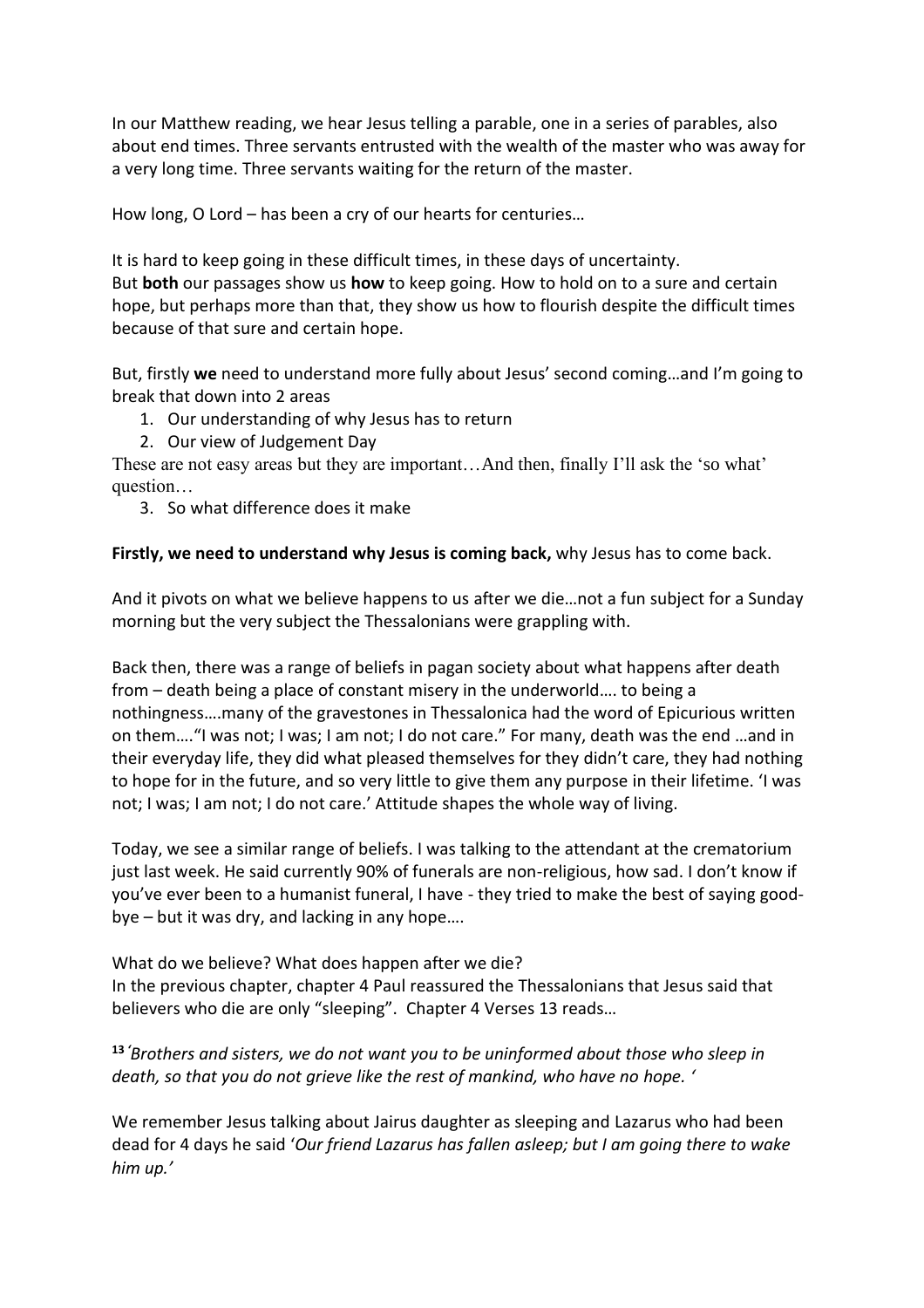But what does it mean, to sleep in death?

Where **are** those who have fallen asleep? Where are our loved ones who have already died? Do not they go straight to heaven to be with Jesus?

Well yes, and no – In Philippians ch 1 Paul talks about whether to remain on earth to do the work or whether it would be better to be killed and be with Jesus. In verse 23 of Philippians 1 he says '*I am torn between the two: I desire to depart and be with Christ, which is better by far; but…'*

So Paul is saying that Christians go immediately to be with Jesus.

At our house-group on Tuesday we heard in Revelation chapter 6, about the souls in heaven who were waiting for the judgement day. Souls of Christians already in heaven.

Then in 1 Corinthians 15: Verses 51-52 Paul says**.** *Listen, I tell you a mystery: we will not all sleep, but we will all be changed in a flash, in the twinkling of an eye, at the last trumpet. For the trumpet will sound, the dead will be raised imperishable, and we* (those who are still living) *will be changed*.

Paul says Christians who die go immediately to be with Jesus in heaven. However, they don't receive their resurrection bodies, until God sounds the final trumpet on the last day.

Hear what it says at the end of Ch 4 of 1 Thessalonians…

*<sup>16</sup> 'For the Lord himself will come down from heaven, with a loud command, with the voice of the archangel and with the trumpet call of God, and the dead in Christ will rise first. <sup>17</sup> After that, we who are still alive and are left will be caught up together with them in the clouds to meet the Lord in the air. And so, we will be with the Lord for ever.'*

We catch a glimpse of this in Matthew 27 – at the moment that Jesus died – '*and the temple curtain was torn in two, the earth shook and the rocks split. The tombs broke open and the bodies of many holy people who had died were raised to life'*…a glimpse of the power of the resurrection the power Jesus has over death….

It **is** a mystery, and any explanation is a human attempt to explain something far bigger. But we are assured of life with Jesus after death and it appears that we will get our full resurrection bodies when Jesus returns.

### Are you with me so far?

And this makes sense – the Bible says we do go to heaven when we die but on the last day, those who have already died are gathered up and given new resurrection bodies and the bodies of those who are still alive are transformed.

There are details about this, glimpses of the glorious future we are promised - all over the Bible. Jesus is coming back to complete his re-creation.

Revelation chapters 21 & 22 writes of how we will come back down to earth with Jesus to enjoy his perfect re-creation.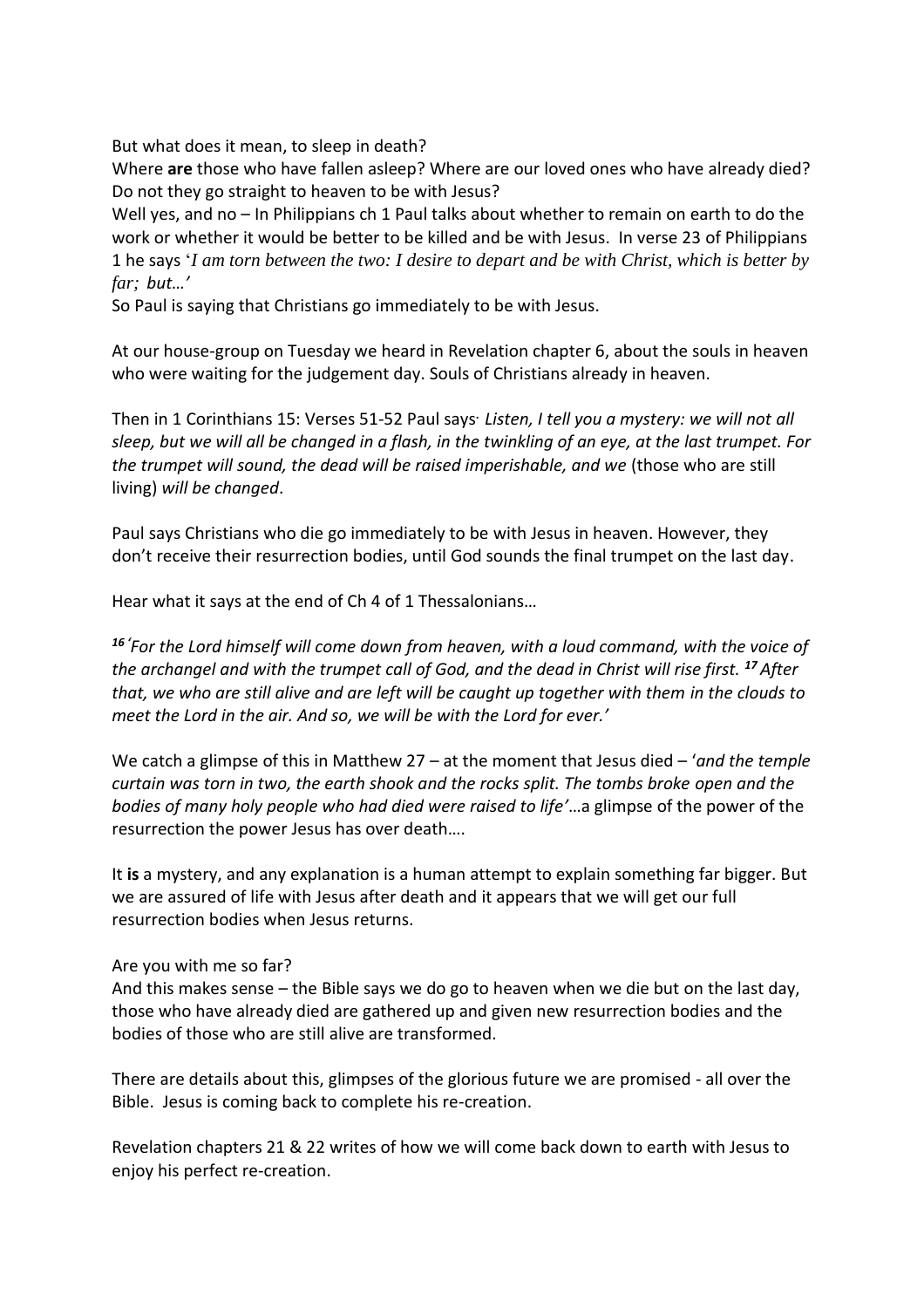Let's not be frightened of death. The frustrations and limitations of this life will be transformed. We will be with those we love, in the perfect harmony of relationships we long for today. We will be in the presence of Love himself. This is our Hope, our sure and certain hope. Praise the Lord.

Paul wants us to see that we have an eternal hope, and that real certain hope can be so contagious that it will help us to spread the Gospel all across the world.

As believers we grieve when our loved ones die, of course. (Jesus wept at the death of Lazarus and the early Christians mourned in Acts 8: 2) but our grief is for our own loss but those who die knowing Christ will not miss out on a share in Jesus' glory.

## **So we need to remember why Jesus is coming back**

But, Paul says we must not get too obsessed about **when** it will happen. We have been in birth pangs for over 2000 years now. The when is NOT known to anyone, except God – even Jesus said he did not know…so let's not speculate. And so, we wait. But we wait, knowing it is coming.

Paul says that 'The day of the Lord' will come… It will come like a thief in the night - to those who do not believe. But for us, we already know we are living in in-between times, between Jesus's coming as a baby that first Christmas and his second coming, and that these days are like 'labour pains' which, like a pregnant woman will confirm are both inevitable and unavoidable. In other words, wars, earthquakes, pandemics are all signs of these in-between times…. All signs of end times, but at the end the birth pain, those labour pains, will give way to new life.

# **Our second point in our understanding of Judgement Day.**

And this is a whole sermon in itself but let's take a brief look at the Matthew reading, the parable of the bags of gold is a picture… of Judgement Day. Those who know and love God – are rewarded …Well done you good and faithful servant…'Come and share your master's happiness' .

But the one who hid the money – did not know his master, he did not live to please him. The fact that he was scared of him shows that he did not know him. And the stark revelation here about those who don't know God is that they will be thrown into the darkness where there will be weeping and gnashing of teeth. Ouch…

Yes, God is God. He is all powerful and indeed can harvest and gather where he wills – but as Christians we know we live under grace, because of our belief in what Jesus accomplished for us on the Cross and therefore we escape God's wrath. 1 Thess 5 verse 9 confirms this. '*For God did not appoint us to suffer wrath but to receive salvation.*' We may have to give an account of our lives but not in order to be saved – we are already saved by Jesus.

The Second Coming of Jesus will mark the harvest-day. He has delayed his second coming because Jesus does not want any to be lost.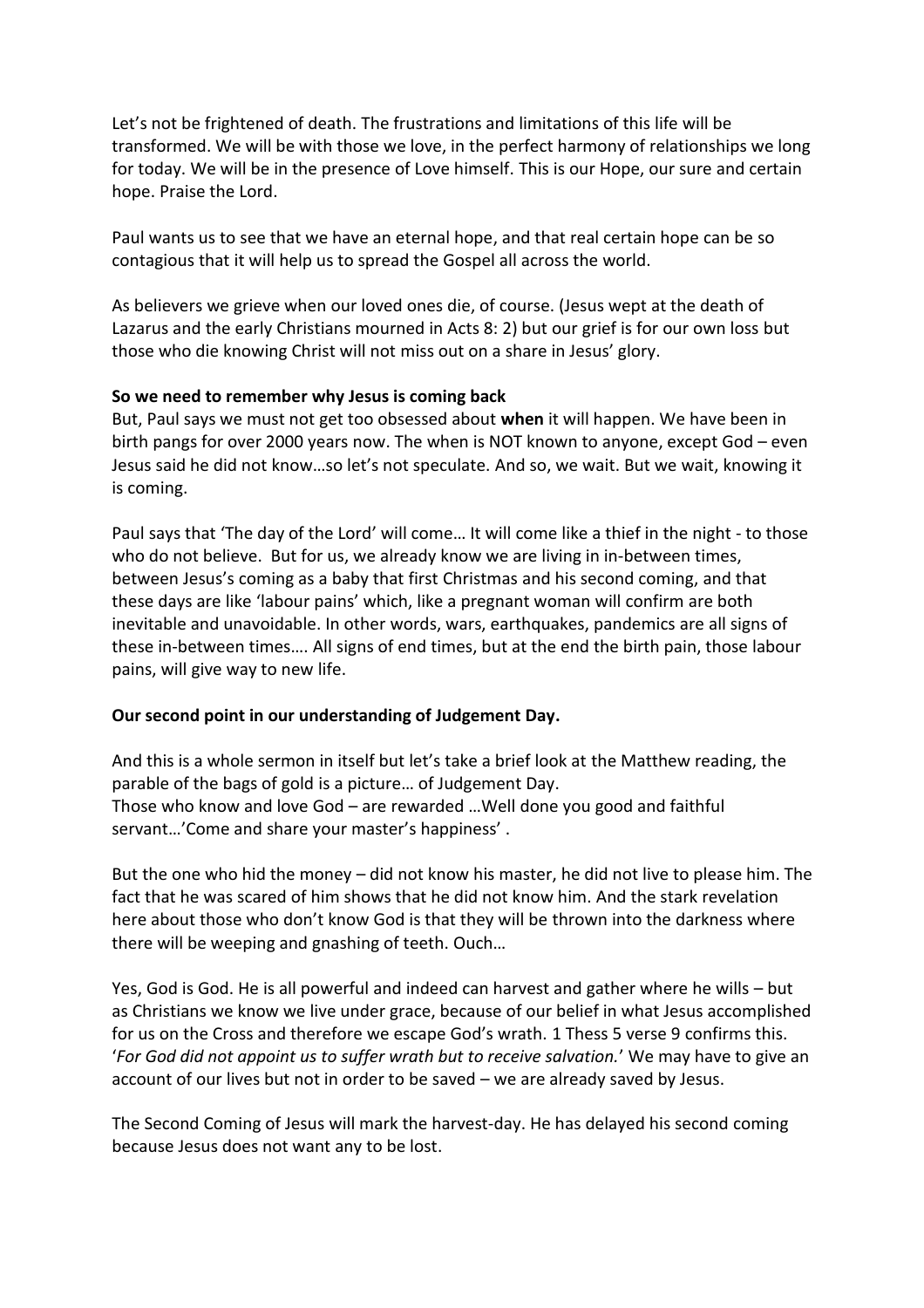2 Peter 3:9 '*But do not forget this one thing, dear friends: with the Lord a day is like a thousand years, and a thousand years are like a day. <sup>9</sup> The Lord is not slow in keeping his promise, as some understand slowness. Instead he is patient with you, not wanting anyone to perish, but everyone to come to repentance. But the day of the Lord will come …*

Our view of Jesus, who is the image of the invisible God…. reflects our understanding of him.

Sometimes we view Jesus just as the Suffering Servant. When he came as a baby, he hid his royal power in the unimpressive body. He was rejected and crucified so that "the writings of the prophets might be fulfilled". We thank God that he was a suffering servant. But He was still the Mighty King, proving it to those who would listen through his miracles and his teaching. At his first coming he gave those who heard the option of believing… he never forced his rule.

And we still live in these days. Yes, we are 'chosen', we are 'set apart', we are 'saved' and it may seem to others that we think we are in an exclusive 'chosen club'. But Jesus offer is inclusive – all who turn to him will be saved.

But, my friends, he is coming back a second time, and the bible says that when he returns it will be in a very different manner from the first. He will come visibly, undisguisedly, and "on the clouds of the sky, with power and great glory".

He will not come asking for volunteers, but gathering those who had already volunteered. And those who have rejected him, will perish. This is the bit we don't like to talk about but there are many accounts in the Bible about this. Jesus spoke of the separation of the sheep and goats, the gathering of the wheat and weeds and so on.

# **And so finally, to the So What!**

We have an urgent role to share the Good News of Jesus….to draw people to the Hope that we have in that glorious day when things will be put right. Jesus doesn't want anyone to perish. We need people to hear about him. As it says in 1 Peter 3:16 *Always be prepared to give an answer to everyone who asks you to give the reason for the hope that you have. But do this with gentleness and respect…* 

Brothers and sisters, as it says in our passage from Thessalonians…*you are children of light and children of the day*. *Since we belong to the day, let us be sober, putting on faith and love as a breastplate and the hope of salvation as a helmet.* This clearly echoes back to Pauls letter to the Ephesians about the armour of God…but just see what the glorious armour is…The armour of God is

**Firstly, Faith**…faith in our Lord Jesus that he is real, faith that we believe he is the son of God, that he lived, he died, and he has risen again for the forgiveness of sins. Put on faith for all to see.

**Secondly, Hope**…. That real and certain hope in that glorious day when Jesus comes again. Let's make our armour of hope so contagious… When others see us stare death in the face and laugh because it doesn't have the final word – my friends it is contagious.